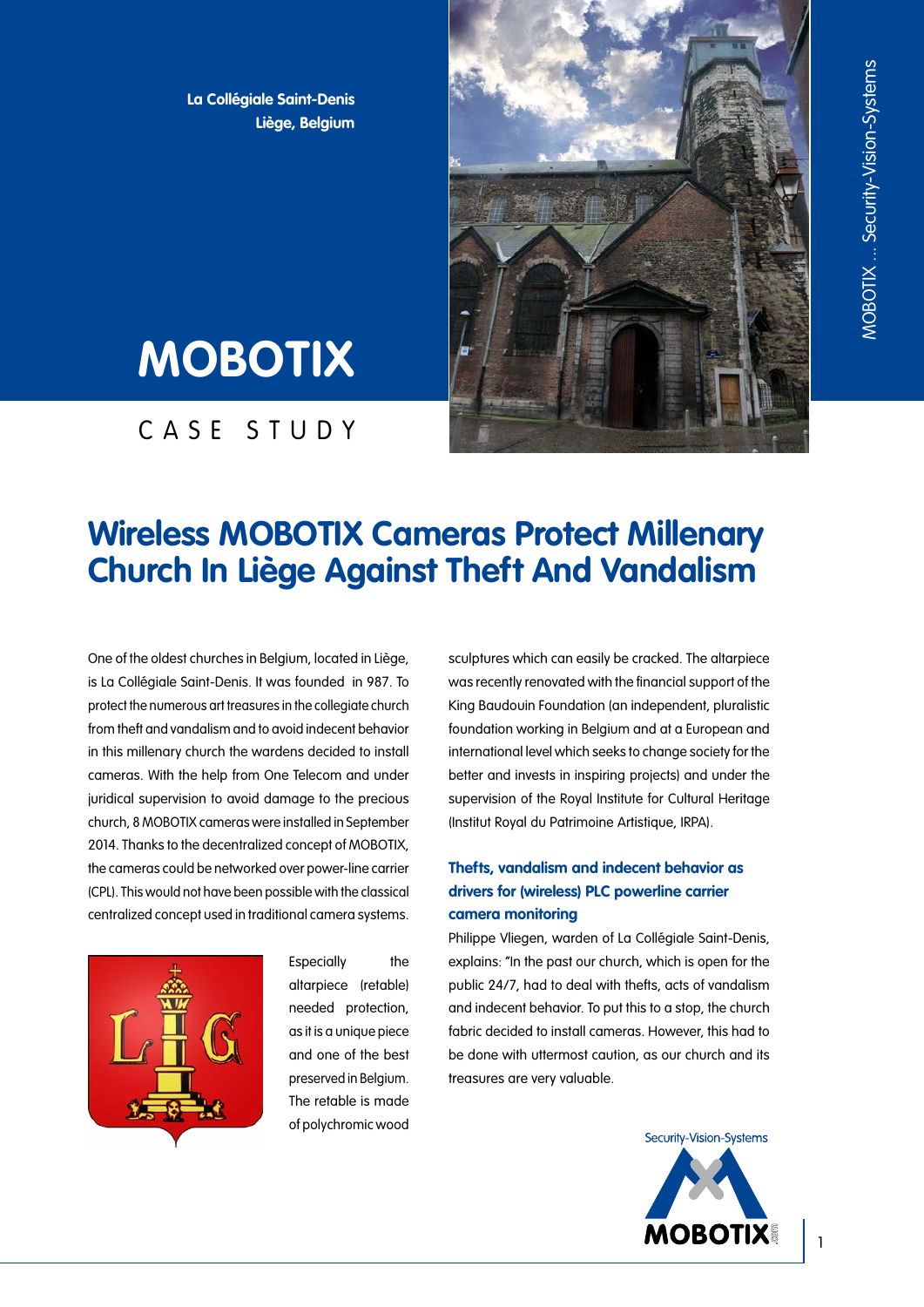





### **Real Time Monitoring In The Sacristy**

There were no holes to be drilled and no cables to be seen. The installation process had to be conducted under the juridical supervision of the Royal Institute for Cultural Heritage."

The church fabric wanted an cableless solution with intelligent cameras and a back-up system. They actively looked for the best fitted partner to lead this project. Philippe Vliegen met Amit Ram, the CEO of One Telecom, at the Salon des Mandataires, a yearly fair in Marcheen-Famenne. Philippe Vliegen explained the problems and Mr. Ram proposed a solution - including cameras, computer network connections and IT solution - to meet the church fabric's requirements.

MOBOTIX' cameras were selected by One Telecom and Jean-Marc Verbruggen was appointed as head of the project.

#### **Specifications of the installation process**

In September 2014 8 MOBOTIX cameras were wirelessly installed. The different types installed are: Q25M Sec D12 (D12 Day sensor, Hemispheric Wide Angle of 12mm, a hemispherical dome camera for indoor and outdoor use. It is possible to survey a complete room (360°) with only this one camera), the compact S15D FlexMount (a universally deployable, easy concealable video system with a highly detailed resolution of up to ten

megapixels. The fully weatherproof IP camera has two miniature sensor modules, which are each connected to the camera housing with a two-meter cable. Thanks to the hemispheric dual lens, two separate rooms can be secured simultaneously without any blind spots) and S15M (a mono hemispheric camera for concealed installation, with integrated on-board sensor and suitable for mounting behind a wall or ceiling. Robust and maintenance-free, without moving parts).

Unlike conventional analog and digital video security systems, with the decentralized MOBOTIX concept a high-speed computer, and a digital memory is built into every camera for long-term recording. The PC or video control center is required only to view and digitally control the cameras, not to evaluate and record video. Each MOBOTIX system can be flexibly expanded thanks to the decentralized system concept. This also means that no additional investments besides purchasing new cameras are required, such as recording devices or software licenses.

A power line connection and a network-attached storage (NAS) system were deployed also. The electrical board was customized to enable working on the same network.

There were led lights installed in the church zones that were identified earlier as particularly vulnerable. A perimeter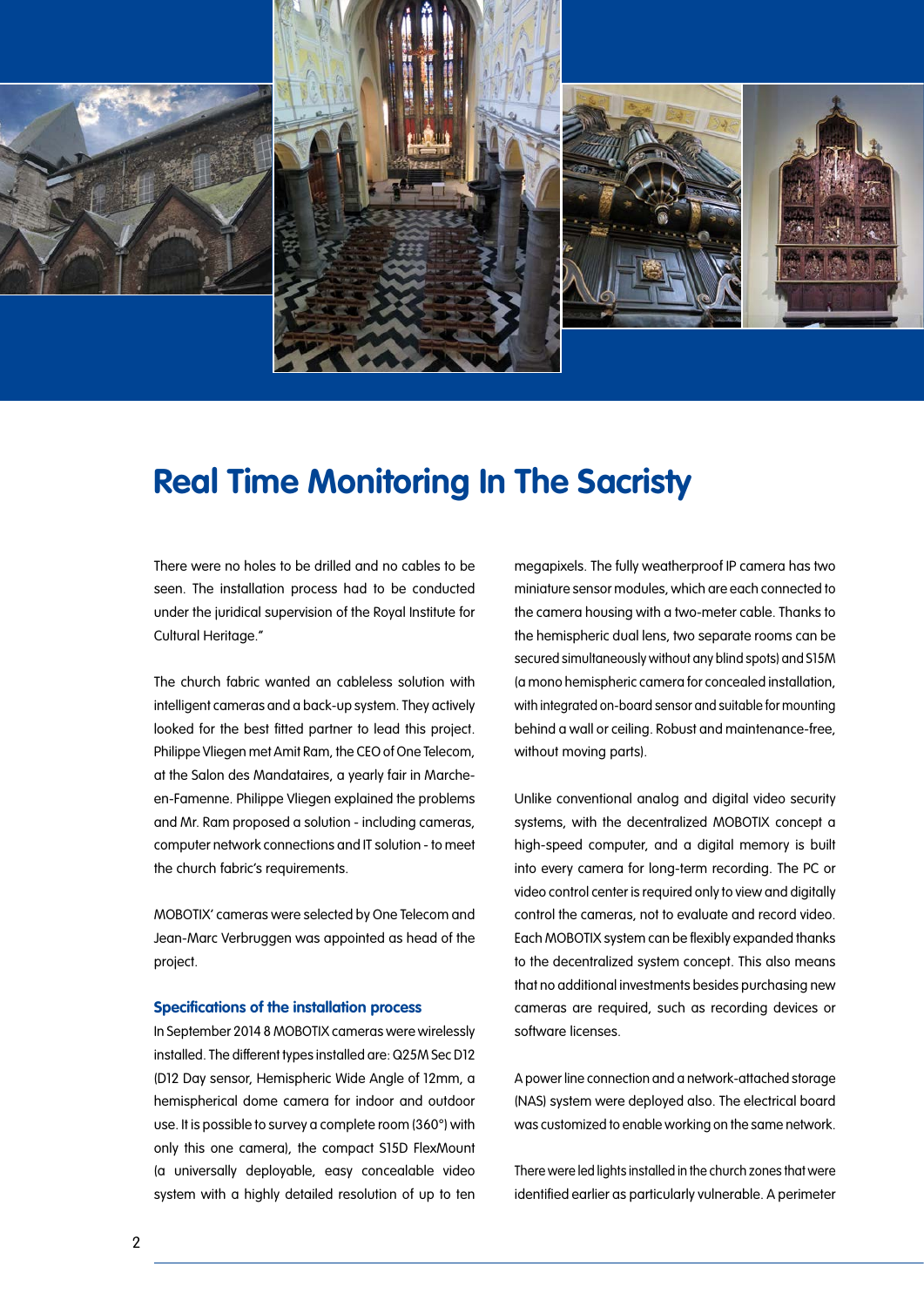







around the vulnerable zones was created to enable the detection of people approaching the precious objects. Now, should a person come too close to these objects, an alarm is activated.

Furthermore, all the entrances of the church are now being filmed and thanks to facial recognition the police can identify suspects.

In the sacristy the images of all cameras are monitored in real time. All the images filmed by the cameras are being stored on the NAS and can be consulted by the authorities or authorized people at any time.

#### **Discouraging for vandals, encouraging for the church fabric**

The church wardens are very pleased with the solution, that goes beyond their expectations. "Only a few days after the installation, the registered images could identify different uncivilized acts. Besides of the fact the implementation process went smoothly and without causing damage to our precious church, in the meantime the installation of the cameras has a proven dissuading effect on potential criminal offences," concludes Philippe Vliegen.